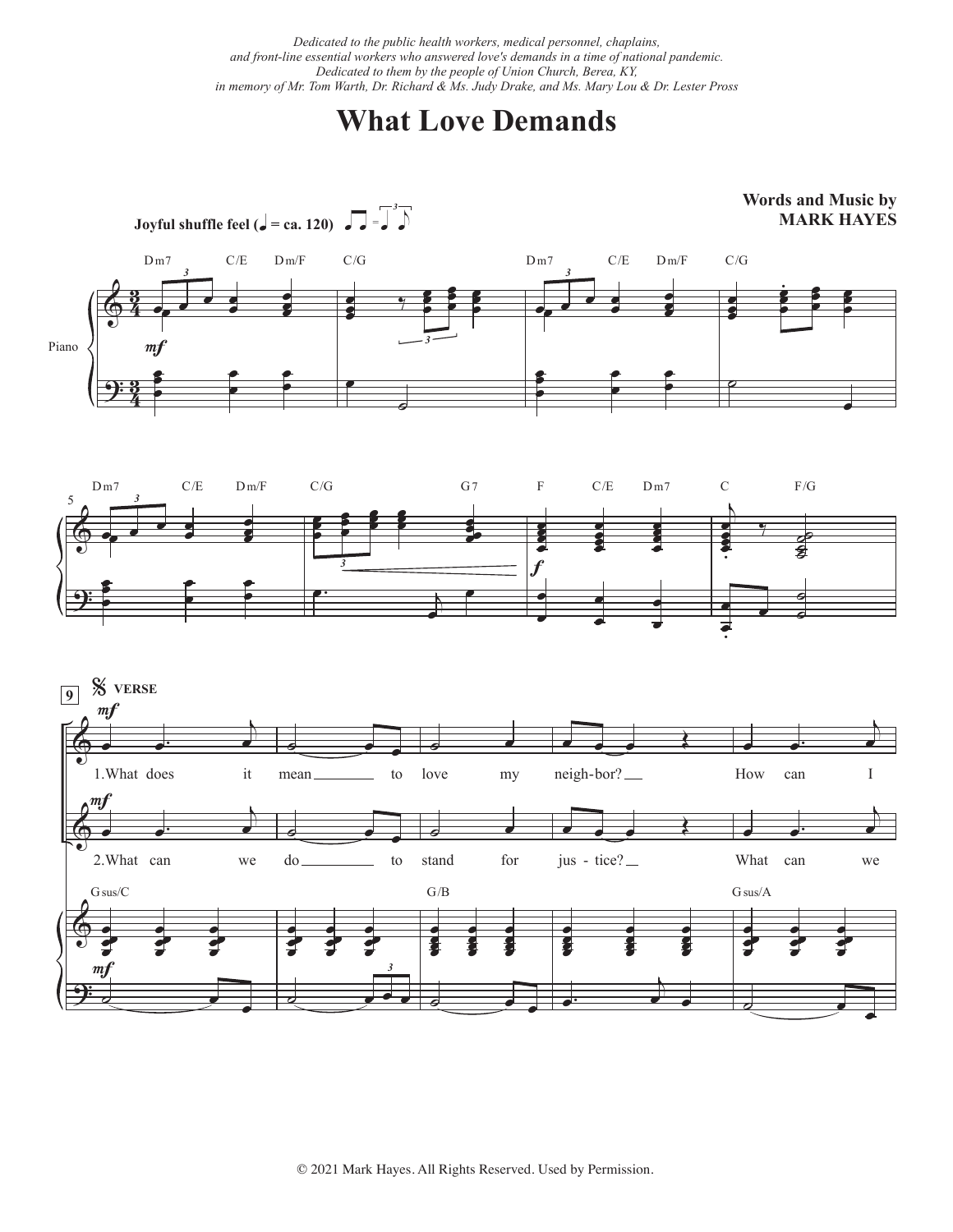





 $\overline{2}$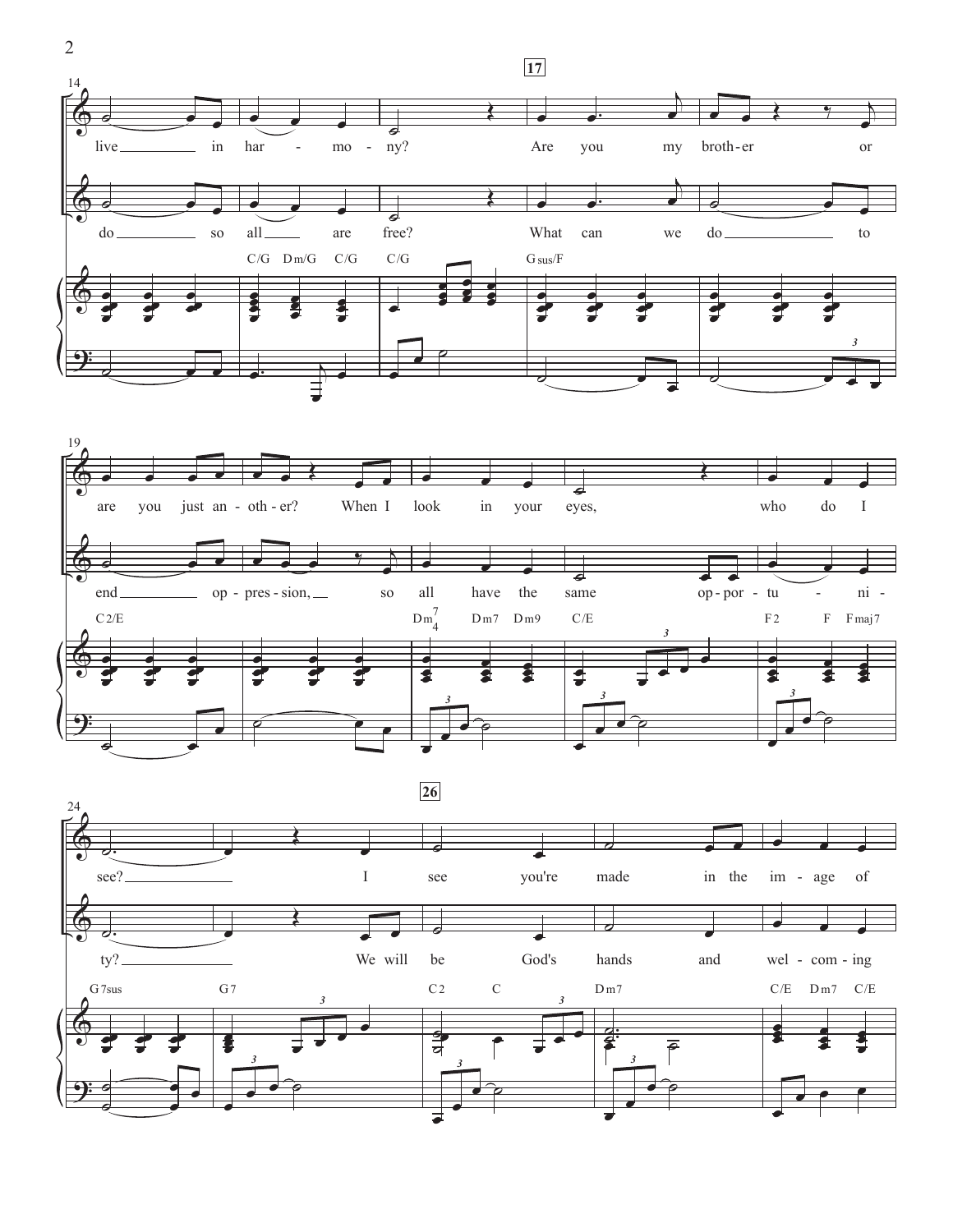



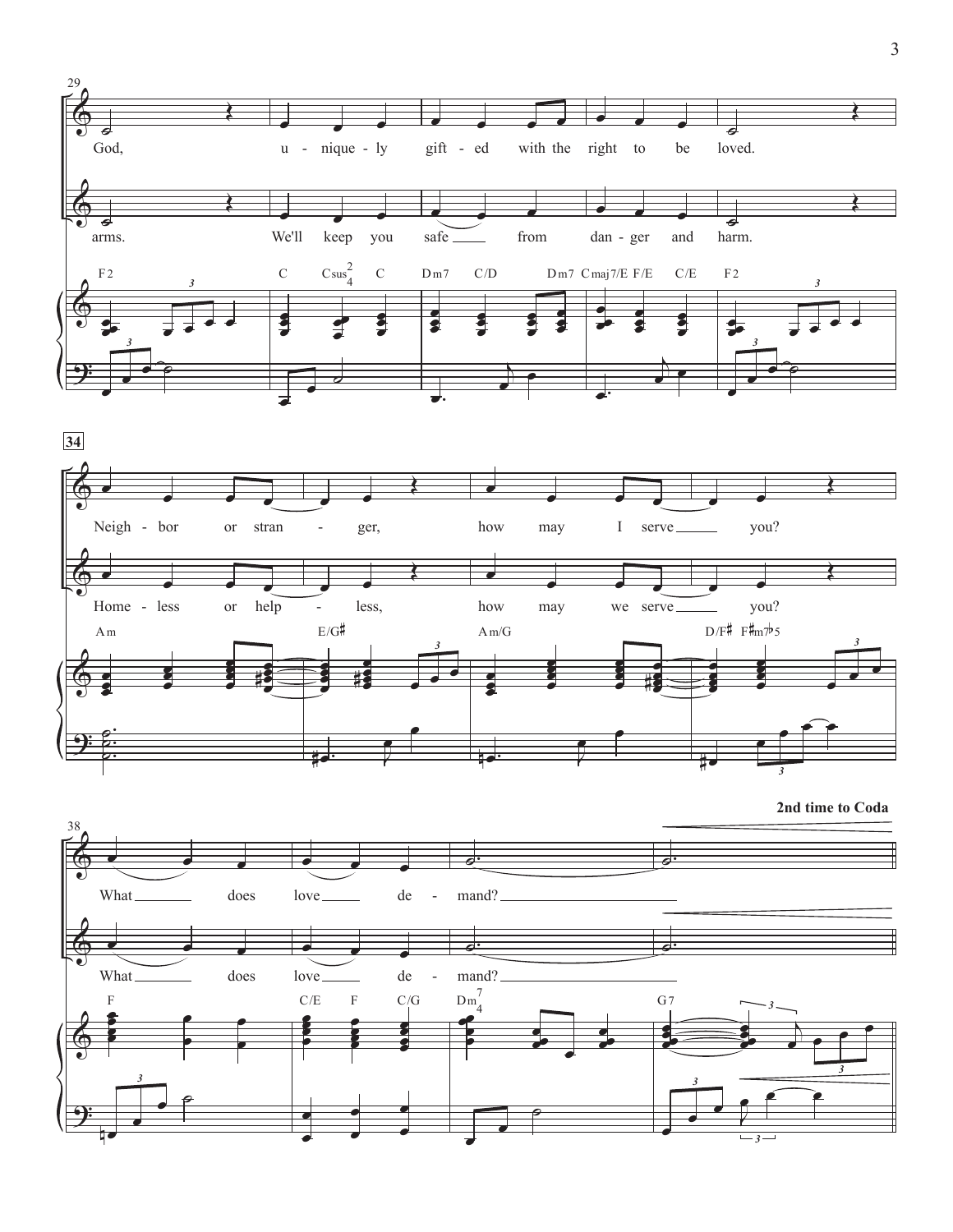





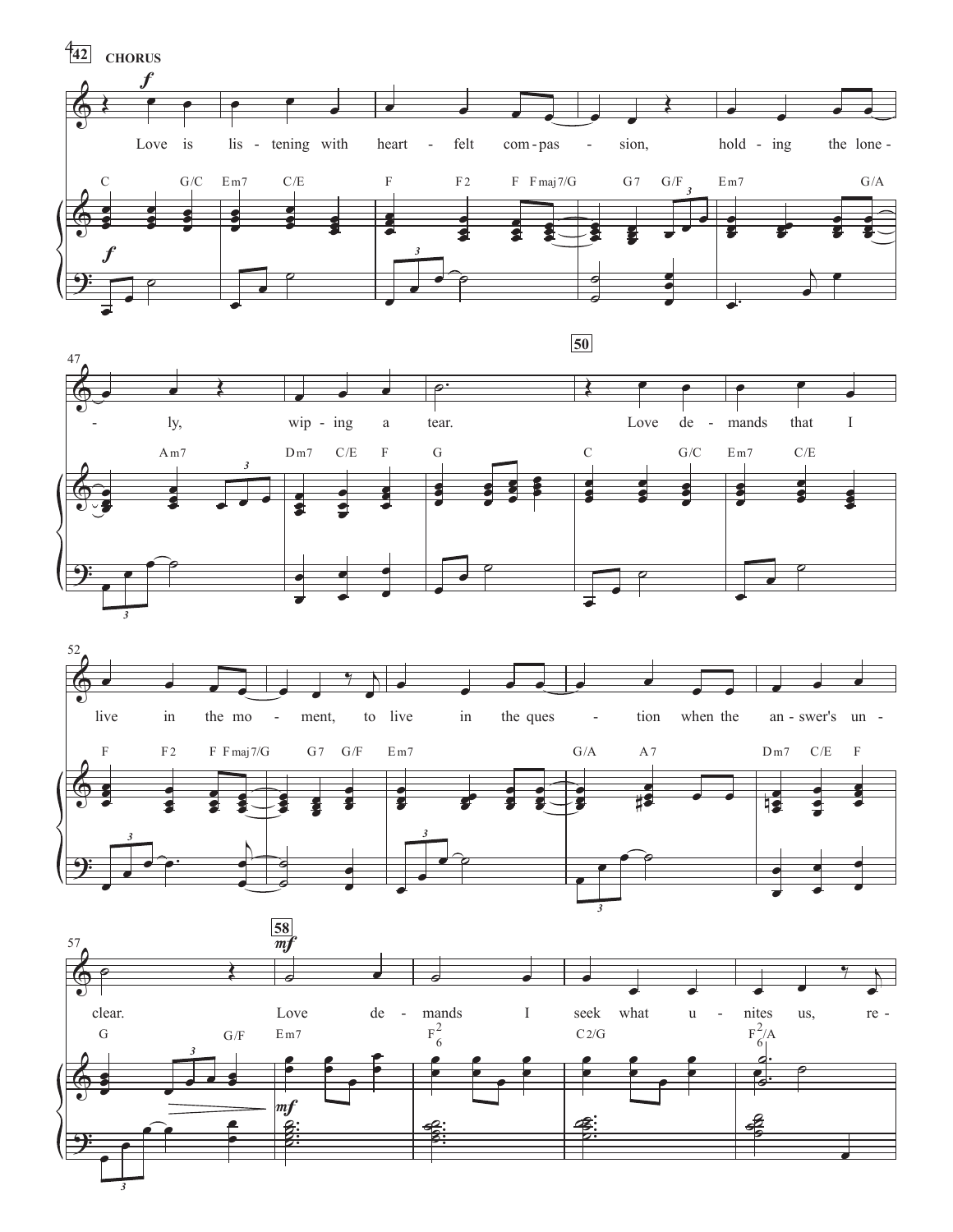





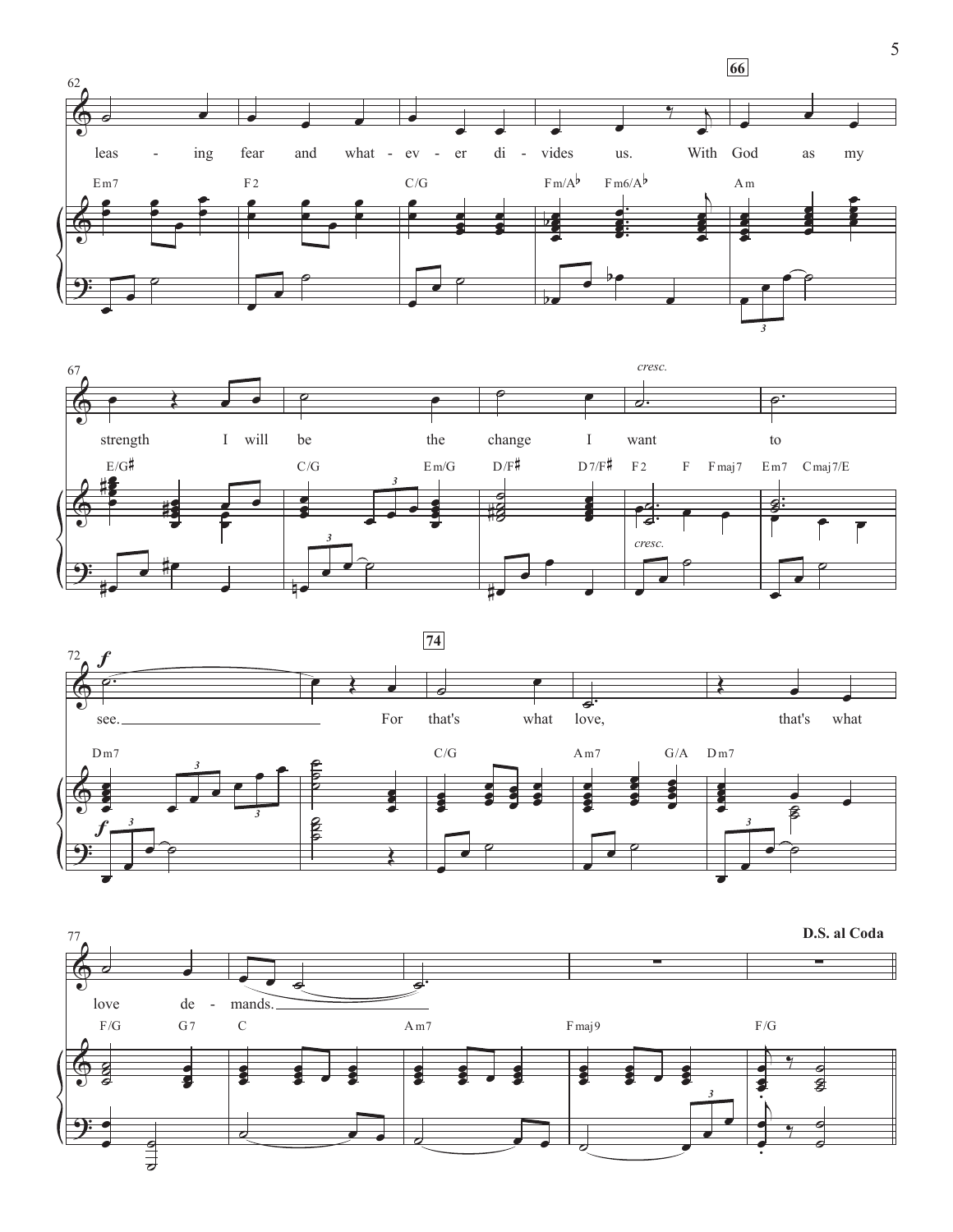





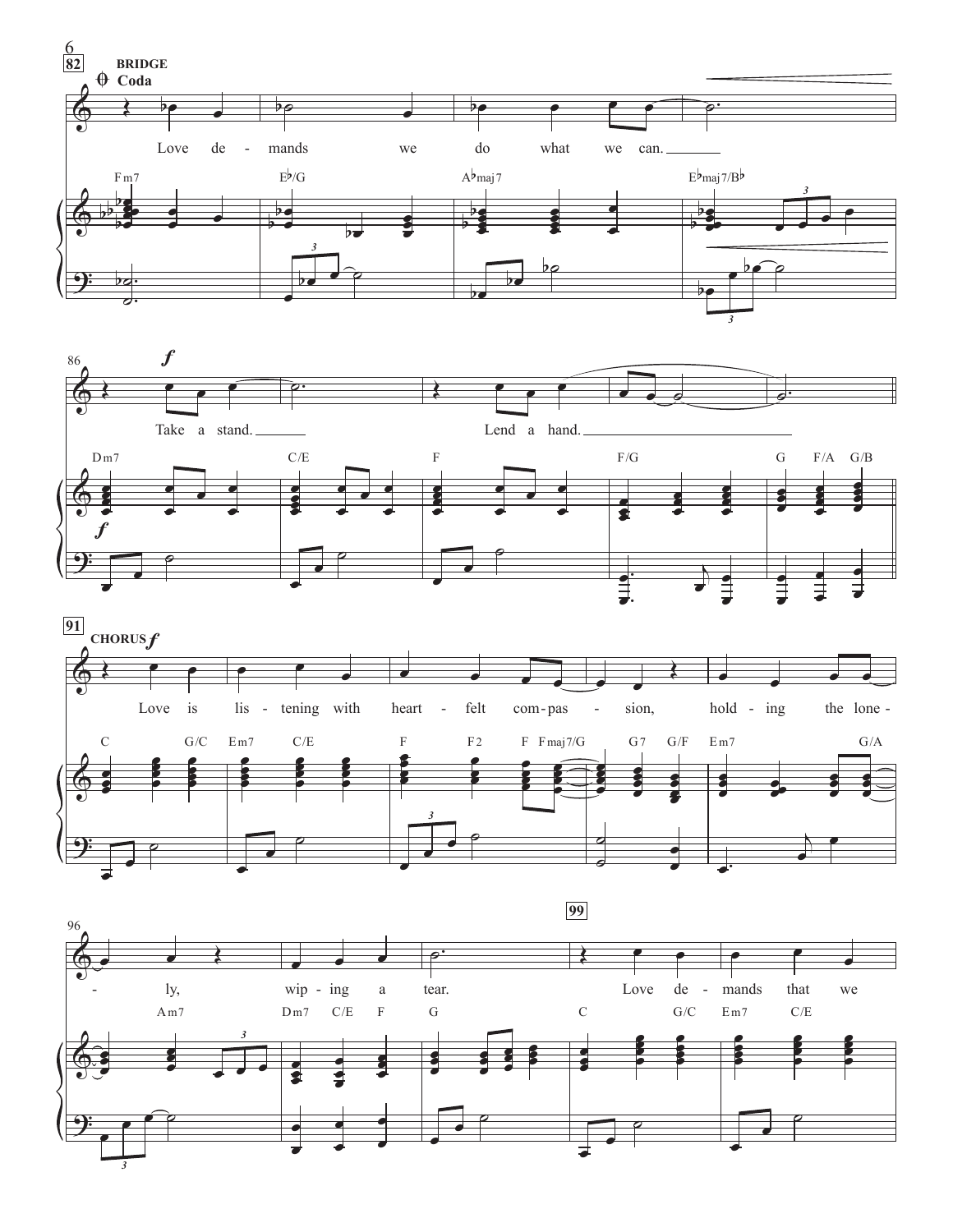